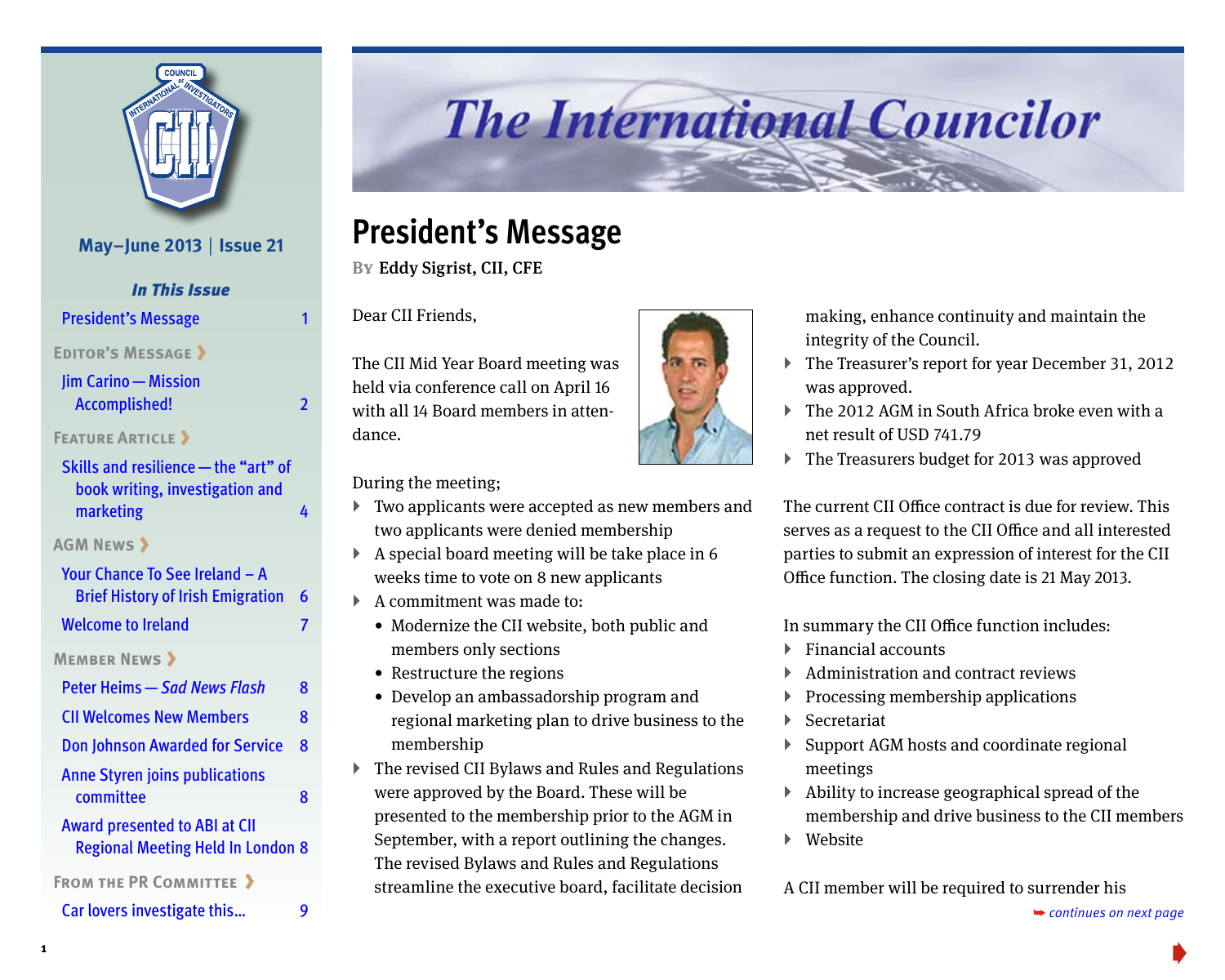membership if awarded the CII Office function to ensure there is no conflict of interest.

Please submit your expression of interest by e-mail directly to the CII President. A short list will be made and request for tender document will be sent to you.

A committee will be established to review the tenders and a short list will be announced by 30 June 2013.

The response from CII members to attend this year's conference is fantastic. The Riverside Hotel is fully booked and recommended accommodation in the area is filling up fast. This conference promises to have a record attendance and I really look forward to meeting my CII friends and networking with lots of CII colleagues, especially those who have not attended an AGM for a while or are new members. To all those who have not yet booked, come on and join us!

Kind regards, Eddy Sigrist 回

# <span id="page-1-0"></span>**President's Message** *continued from page 1* Editor's Message

# **Jim Carino—Mission Accomplished!**

**BY** Lois Colley, lec@colleypi.com

ecognizing Jim Carino, founder and executive director of Intellenet for the past 30 years was a joyful occasion for the 400 plus members ecognizing Jim Carino, founder and executive director of Intellenet for the past 30 years was a joyful occasion for the 400 plus members who assembled in Philadelphia PA for the four-day event that commenced on Wednesday, April 24, and ended with a banquet at the coveted convention center on April 27. Jim is also a longstanding CII member and CII was well represented at the conference with members from many parts of the globe.

Conference host and Intellenet member JoAnn Doughtery put on a steller four day performance complimented by tireless support from her husband, Bob, and two "behind the scene" contributor's, both PI's and members Robert Dudash and Kevin Ripa. The seminars, speakers and their knowledge base were truly exceptional. Throughout the conference the accolades flowed toward Jim who in typical Jim fashion, attempted to deflect them. As a former USAF Lt Colonel who spent the bulk of his Air Force career as a special agent, Jim is no stranger to channelling the conversation elsewhere.

Jim has always reminded me of the consummate gentleman. Ever the benevolent dictator, we should all pause to acknowledge his accomplishments, including dedicating half his life to herding PI's into

various rooms across the globe in an effort to better our professional selves.

Like many of our past and former leaders within CII, Jim represents the best in all of us. Here is what some of the Intellenet members, including several of our own CII contingency have to say about Jim Carino.

> Knowing Jim Carino is one of the highlights of my career. He brings a sense of "mission" to not only his work or his dedication to Intellenet, but to his relationships with friends and colleagues. That's his military background showing through, after all these years and in the best sense of "mission accomplished." Let's get the job done and done right. Let's be the best friends and colleagues possible.

— Don Johnson

The highlight of the Philadelphia conference was the wonderful tribute to Jim Carino, our founder and long-standing leader, who is passing the torch to Peter Psarouthakis. Since joining Intellenet, I have enjoyed a remarkable relationship with Jim. Jim is a great individual and one of the best leaders I have ever encountered. Thank you, Jim, for all your hard work and dedication in making Intellenet the outstanding organization it is. Peter, you have some big shoes to fill!  $-$  Jay Groob

➥ *[continues on next page](#page-2-0)*

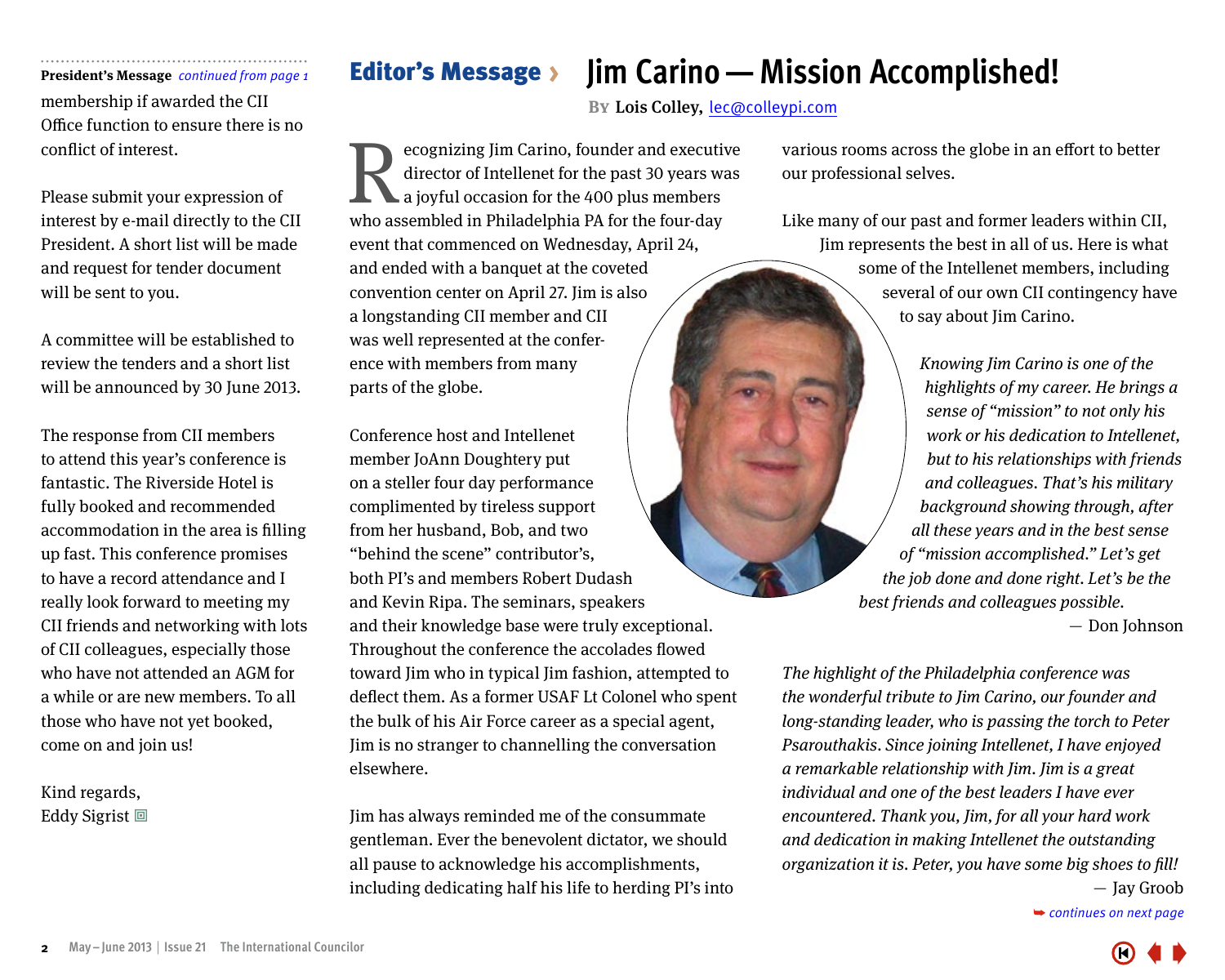<span id="page-2-0"></span>Jim Carino has been a mentor and an inspiration for many and has shown great courage in passing the torch in time to enjoy the fruits of his labor.  $-$  Bert Falbaum

CII member Jim Carino is an amazing individual. He is retired from the U.S. Air Force where he was a Special Agent for over 20 years and then after retiring, established a network, Intellenet or International Intelligence Network, and many, many members of CII are members of Intellenet. Jim also has professional designations as a Certified Protection Professional (CPP), a Vidocq Society Member (VSM) and he was just recognized for his professional accomplishments by being appointed a life member of ASIS and he was also appointed as a life member of PALI, the Pennsylvania Association of Licensed Investigators. This remarkable man had the foresight to take an idea 30 years ago that started with just 17 members and now Intellenet has over 450 members, worldwide. Jim has recognized that he has completed what he has set out to do and his accomplishments are truly amazing. On April 30, 2013, Jim's status changes from Founder and Executive Director to Executive Director, Emeritus. I extremely proud to have worked with Jim, to have him as a colleague and best of all a great, loyal and uncompromising friend. Jim, job well done! — Nobert Dudash

**Detectiv Consulting International GmbH**

YOUR FAST SOURCE IN EUROPE

**GI & Insurance Fraud Service**

**DCISIES** 

CEO: Juergen **Fritz** Hebach (Member of CII WAD BA)

E-Mail: fritz.cii-berlin@web.de — Internet: www.dci.name

Fon: +49 171 410 74 11 — Fax: +49 30 433 533 1

Jim has been an awesome leader. I credit him with being my constant cheerleader and ring leader. He gave my business a tremendous kickstart over 20 years ago through his wonderful leadership and bringing lots of professional investigators together as a matchmaker.

— Harriet Gold, Gold Investigations, Inc.

Our profound gratitude to Jim Carino for all of years of service and all of his efforts to uphold the highest standard of conduct for our profession. — Nancy Barber

The recent INTELLENET conference and farewell tribute to Jim Carino as Executive Director was a very special occasion and I felt honored to be a part of it. What started out as an association of fellow OSI colleagues has grown into one of the top investigative groups in the world. Now Jim is stepping down after decades at the helm and has made an excellent choice in announcing Peter Psarouthakis as the new Executive Director.  $Congratulations to them both!$   $\qquad \qquad John Sexton$ 

In closing, I feel Jim was adequately described by Al Lipkin when he said, "Faster than a speeding bullet, leaps tall buildings with a single bound." Jim

> has designated a successor, Peter Psarouthakis, to assume the helm of the Intellenet organization. As promised, Jim will continue to assist from the stern.  $\Box$



**since 1978** 

thegatheringireland.com

**2013 Annual General Meeting 17–21 September 2013 Enniscorthy, Co. Wexford, Ireland**

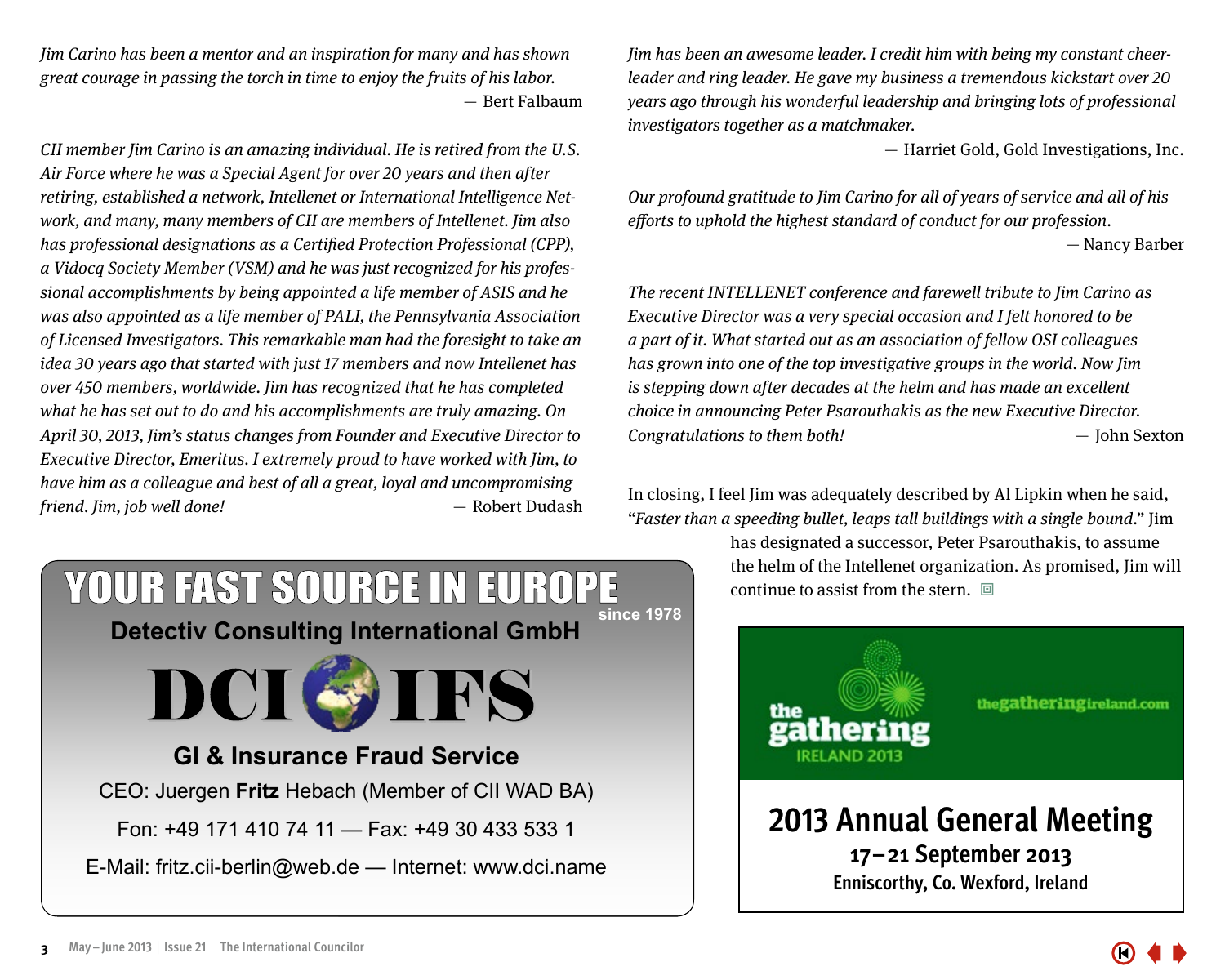#### <span id="page-3-0"></span>Feature Article

# **Skills and resilience—the "art" of book writing, investigation and**

**marketing By Leena Aavameri, Seventh Sense Oy Ltd. (Finland)** 



Eling a professional investigator, book author or<br>marketing person may have more in common the you'd think. Writing books and marketing defined<br>call for inspiration, creativity and enthusiasm about the marketing person may have more in common than you'd think. Writing books and marketing definitely call for inspiration, creativity and enthusiasm about the subject matter. In marketing, you also have to be able to relate to the wants and needs of the target group. Beyond that it's more about resilience than pure inspiration.

All of the above applies to an investigators' work as well. No matter how talented the investigator, one needs to be resilient – even if inspiration is at an all-time low. The investigative process is about research, analyzing and reporting. Creativity exists in the process, though probably no one consciously thinks that they are being creative.

There are many similarities between investigations and research for a book, the ability to grasp the big picture, yet finding the important details. It's about finding fresh angles and leaving no stones unturned. Questioning and being open minded to what you find – even if it wasn't anticipated. In marketing, research and analyzing are essential whether you are pitching an idea to a client or creating strategies and campaigns. That's especially prevalent in freelancing, when you have no back up.

In any profession, comfort zone is a challenge, not an obstacle. While straining and exhilarating, great investigators are good at working outside of their comfort zones. A Finnish proverb says: "When escaping the wolf, one will run into a bear." As investigators we face challenges and obstacles — and resolve them, whether chased by wolf, bear or both.

The difference comes in perspective and angles. Investigations tend to focus on defects and flaws — the negatives — to reach the objectives of the investigation. In marketing, it's more about seeking positives and trying to find various views to communicate to the recipients. With book writing the research aim can be positive or negative, depending on the book's objective.

#### **Deep end**

Before becoming a full time investigator I worked in marketing for over 15 years. My first book was conceived by my friend who suggested I write a marketing text book. It sounded like an enjoyable challenge. With much appreciated help from said friend, I was able to get a meeting with the biggest publisher in Finland, and consequently land a book deal.

Everything was well planned and scheduled, but I was soon handed more. I became very busy in my work as some of my clients got really excited when they heard about me becoming an actual author. Meanwhile my personal life was changing. My husband and I were building a house and I became pregnant. All at once my life was a chaos of plans and deadlines. In the end it worked out: we moved into our new house and my daughter was born. A couple of months later I was the proud author of my first published book, "Suoramarkkinoinnin keittokirja" ("Direct Marketing Cookbook," published by WSOY in 2004).

I was, to put it mildly, elated of the accomplishment. Most of my clients bought several copies of the book and the

➥ *[continues on next page](#page-4-0)*

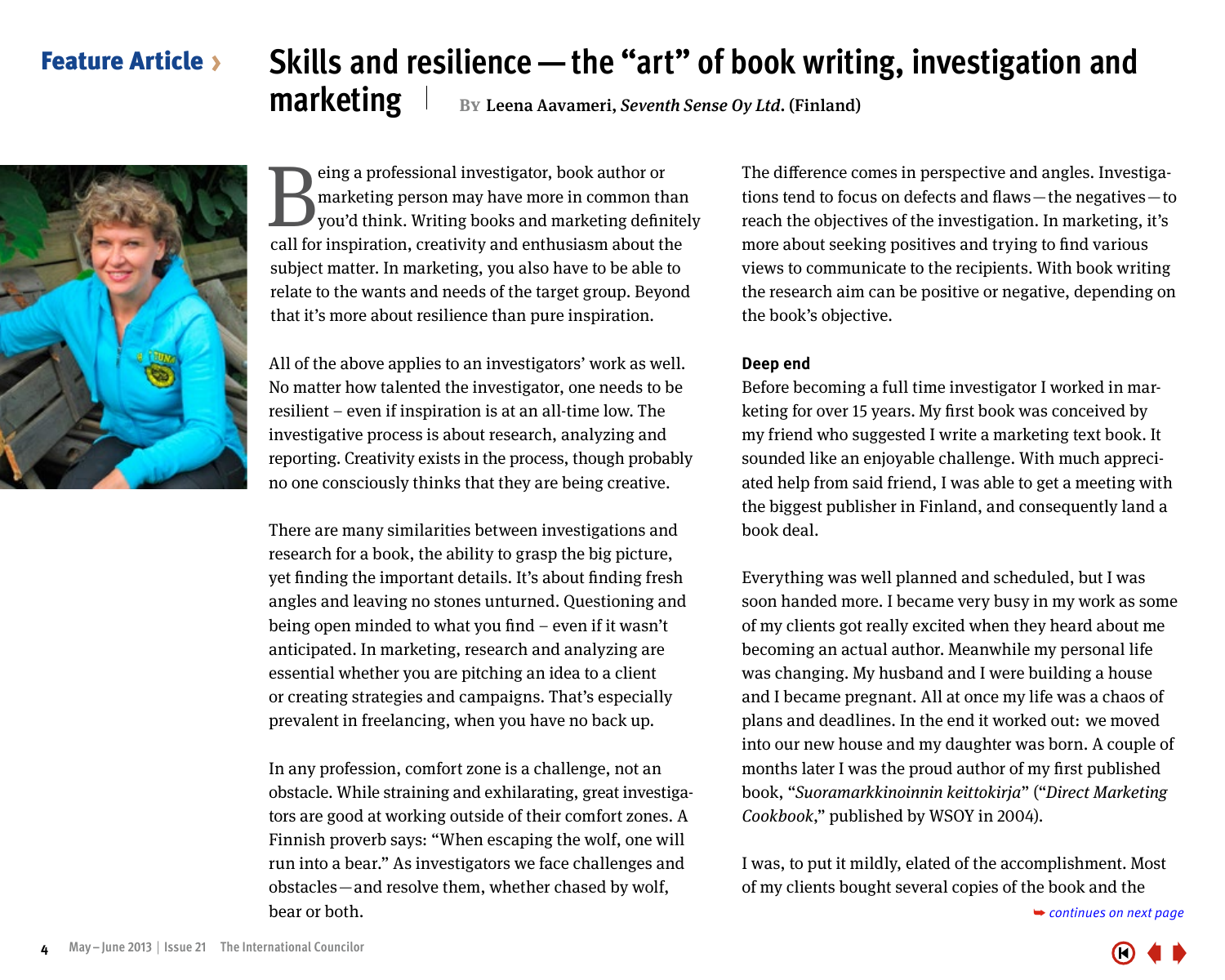<span id="page-4-0"></span>positive feedback my co-author Piia Kiiskinen and I received generated some new marketing clients as well.

Then one day I received a telephone call from a marketing strategist whom I'd written a feature article about inviting me to help her write a book about corporate social responsibility. Although I had some strong opinions about the subject matter, I certainly wasn't knowledgeable enough to write about it. That project involved intense research and many challenging interviews, on top of my professional assignments and family needs. I was forced

to take the pragmatic approach and apply what I had learned in running marathons: perseverance and the joy of reaching the finish line. I remember coaxing myself to do a little more and dreaming of the warm sauna and cold beer that awaited me upon completing

*No matter how talented the investigator, one needs to be resilient—even if inspiration is at an all-time low.*

The research for the book resulted in my spending multiple shifts at the Helsinki fire stations, witnessing firsthand what the fire fighters live with on and off the field. Instead of a straight up fact book, my book became a "faction" book, which contains true

the race. I also learned to distract myself with simple math tasks or sing my favorite songs just to distract me from the duration of the race.

Meetings with my co-author Jaana Haapala, coupled with long nights pounding away on the keyboard led to my second book, "Omatuntotalous" ("Conscience Economy," published by Talentum in 2008). As the topic was  $-$  and continues to be  $-$  a hot potato, Jaana and I ended up explaining our views in a popular morning TV show, business magazines and other news media. We received critical acclaim and were awarded with "Hopeasulka," A Finnish literary prize. The publicity opened doors even more doors for us and generated new business for the both of us. Along the way, I met many interesting people and was invited to join various challenging projects, including board membership of a company. Ultimately my self doubt was erased.

#### **Where there's smoke there's fire!**

It was around the time that my second book was published, spring 2008, that I started my investigative business. My husband Jesse who has many firefighter friends, suggested that I write a book about firefighters. Ever the optimist, I went and climbed the fence once again.

stories and fictional tales of the profession. The book, "Brankkarit" ("Firefighters," published by WSOY in October 2012), facilitated societal and leadership analysis of the profession.

I had the typical impression that firefighter-paramedics ride on big trucks and put out fires (which is what they factually do), but the real challenges in their daily work are often beyond technical skills: broken families, substance abuse, suicides, mentally illness and intellectually challenged people, shrinking budgets and poor leadership. Of course I knew all of the above existed and some had touched my life, but I didn't appreciate what it feels like to deal with a lot of human anguish on a

daily basis — and stay professional until I lived it.

Thus far I've received critical acclaim for the book, especially from the firefighters themselves. Some people loved the humor and truthfulness, while others worried how "regular people" would view the firefighters, as some stories of the stories are quite graphic and gruesome … like life itself.

While my stints as an author have been great experiences, they've mostly made me appreciate my current profession even more. What an inspiring job we have as investigators!  $\Box$ 

> leena@seventhsense.fi www.seventhsense.fi cell: +358 50 526 4 direct phone: +358 9 2316 9599 fax: +358 19 4252 121 skype: leenaaavameri

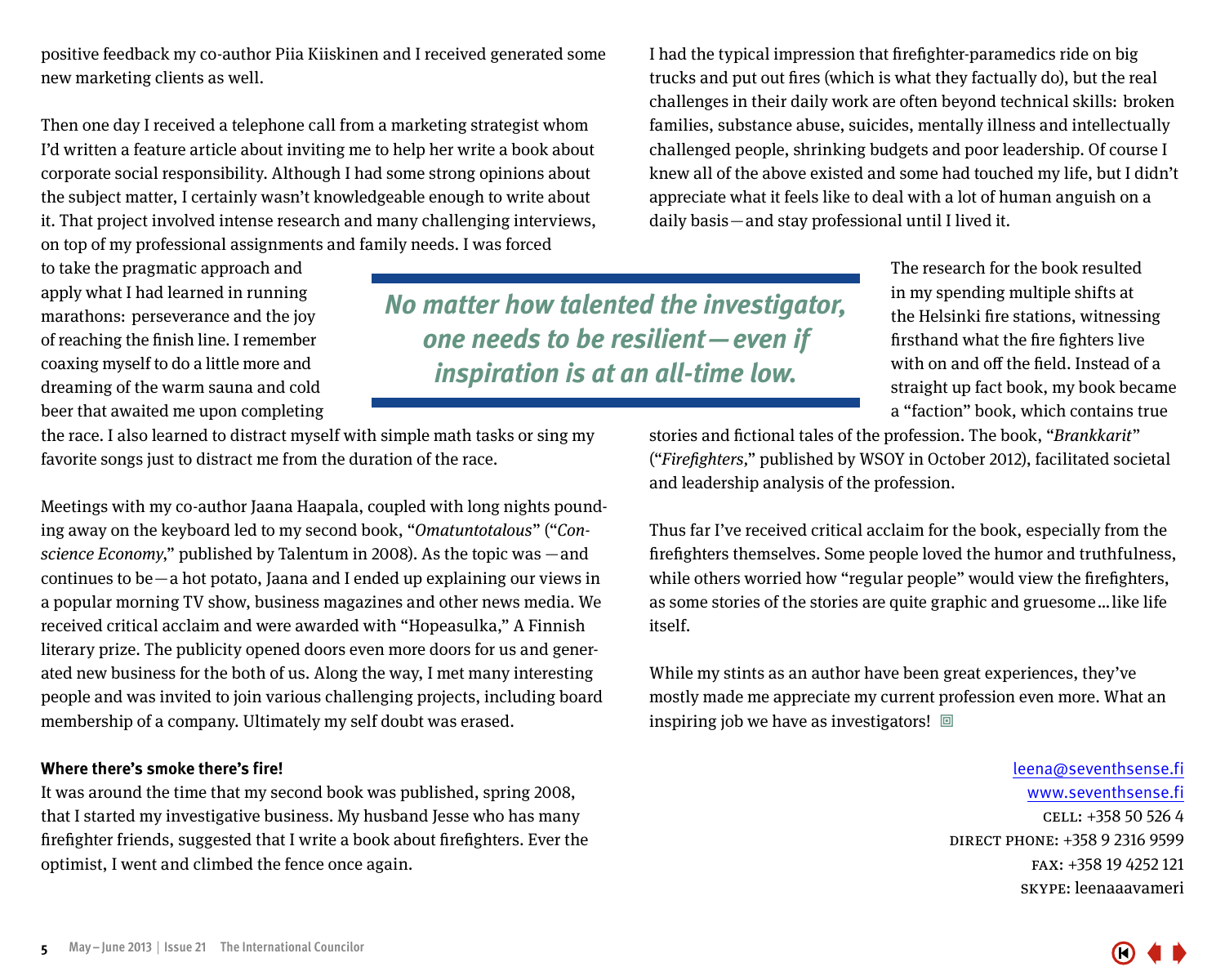#### <span id="page-5-0"></span>**AGM News >**



Donegal (Slieve League cliffs)

# **Your Chance To See Ireland 2013 Annual General Meeting**

**September 17–21, Enniscorthy, Co. Wexford Ireland A Brief History of Irish Emigration By** John Sexton

t this point in time, it would be difficult to find someone — anywhere in the world, who has never met an Irishman or woman. Indeed, it has often been said t this point in time, it would be difficult to find some-<br>one—anywhere in the world, who has never met an<br>Irishman or woman. Indeed, it has often been said<br>that Irish people are Ireland's greatest export. Few probably even wonder about this fact and just take it for granted.

Those of us who have left Ireland for foreign lands know that there is more to this wandering than meets the eye. At this stage it has been reinforced into our DNA as a result of mass emigration stretching back more than three hundred years. Generation after generation have given sons and daughters to far-away lands in much the same was as ancient Polynesian island dwellers have made offerings to appease the mountains that breathed fire or to assure a bountiful harvest.

Irish natives began to exit Ireland in the second half of the 17th Century. This was mostly due to the brutal treatment they received at the hands of a murderer called Cromwell who was sent to Ireland by the British Crown to strike fear into the hearts of the peasantry. It worked extremely well. Many who witnessed the orchestrated genocide first hand, voluntarily fled to the West Indies. Others were sent there as slaves.

There were some who decided to head in the opposite direction—to Newfoundland. Many of the Newfoundland bound emigrants came from Wexford – the host of the 2013 AGM. Leaving their native shore did not come easily to the Irish. Their culture tied them to the land, despite the poverty and oppression they suffered. They were clan's people and believed in extended family and clan loyalty.

There were other obstacles standing in their way. For a start, would-be emigrants found it extremely difficult to provide the means for passage on board a ship. They were forbidden by law to travel to America as it was illegal for Irish Catholics to go to America until after the War of Independence in 1776.

During the period from 1801 to 1914, approximately 8 million Irish (men, women and children) left Ireland in search of a better life. This may not sound like such a huge number for those coming from cities where that many people and more now reside, but what makes this such a significant figure is the fact that one hundred years later, the entire population of Ireland has barely climbed back to half this figure (approx. 4.5 million today). No other country in the world has been so affected by mass emigration. Around 80% of those who left the country during that time frame were aged from 18–30 years old.

#### **Modern Day Ireland**

During the financial heyday of the early 90's when Ireland witnessed a huge financial windfall by way of the "Celtic

Tiger," it looked like her darkest days were well behind her. Property prices escalated, as they did in other parts of the world and it appeared to some as if their "ship had finally come in." Those who had earlier left in



Dublin



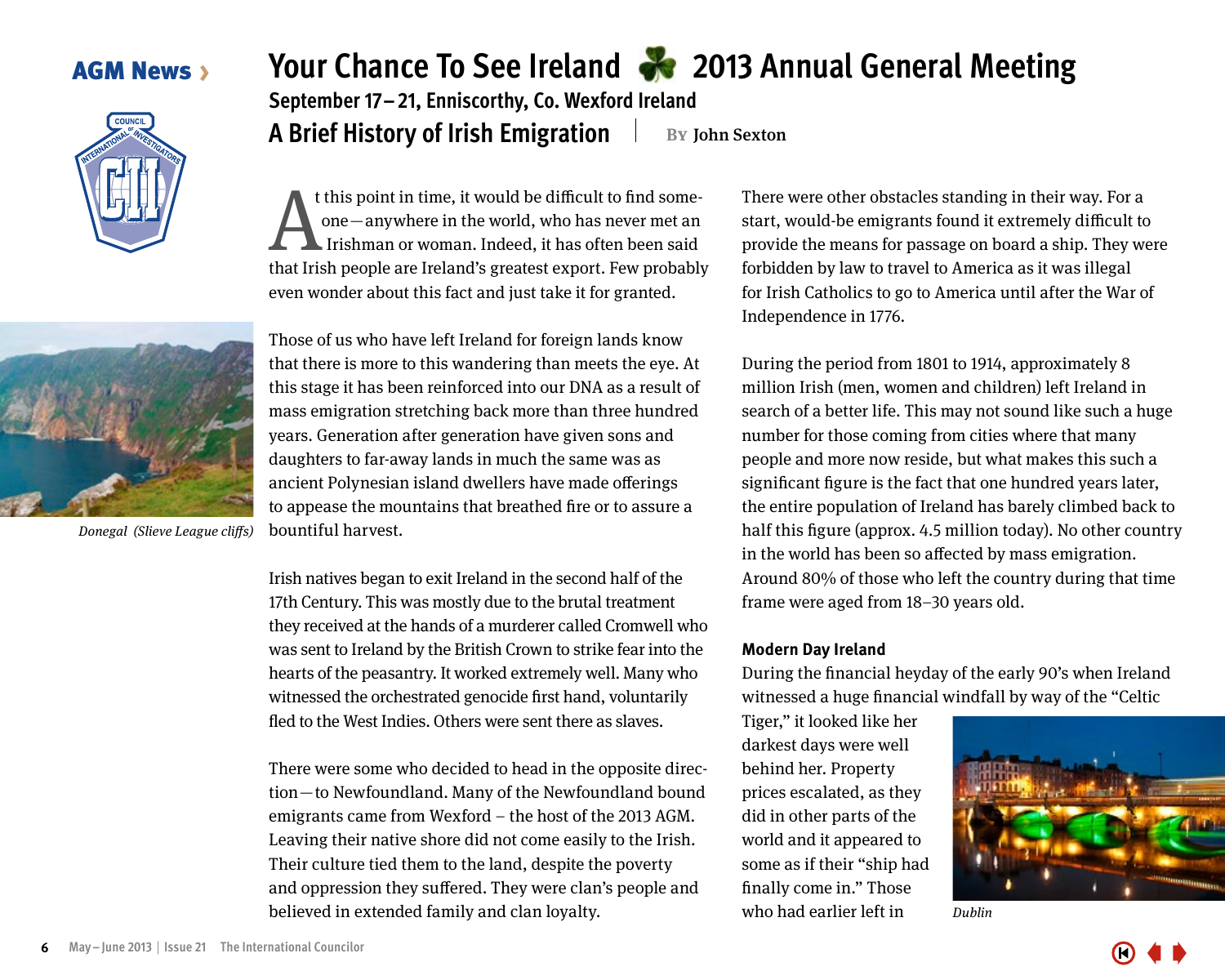<span id="page-6-0"></span>search of employment opportunities now returned home to the mother country in the thousands. Unfortunately, the good times were short-lived and Ireland experienced a new wave of hardship — the same kind of financial woes as the rest of Europe and most of the world over the past several years.

Today, emigration has once again become rampant. In an Independent.ie online article written by Aideen Sheehan last December, a heading proclaimed: "Emigration at famine levels as 200 leave country each day." For those who are not aware, the Great famine of the mid 1800's was one of the bleakest times in Irish history when over one million people starved to death and brought about the greatest mass exodus in Irish history.

On a happier note, 2013 has been designated as the year of "The Gathering." It is a year -long celebration of Irish people and Irish descendants making a cultural pilgrimage back to their home and to the home of their ancestors. Think of it as a mystical call back across the ages, if you will. Ireland will not just welcome those who have come home after being away, but through her returning sons and daughters, she will embrace the spirit of those who have left and never had the opportunity to come back home. You only have to listen to the words of the many beautiful ballads you will hear being sung there to understand the love between the beautiful rugged country and her people.

Those of us who will attend the 2013 CII AGM in Wexford this September will be very fortunate to be part of history, for we will bring back to Ireland the spirit of those who have gone before us, the people who made it possible for us to be where we are today, from whatever land we hail. When we leave, I know we will bring back fond memories and the knowledge that we were part of something very special — a 21st Century celebration that has been nearly three hundred years in the making.  $\Box$ 

John Sexton, PPS, CST, CII is the President of Sexton Executive Security, Inc., a Washington D.C. Metro based private security firm specializing in Corporate Investigations, Executive Protection and Government certified training. He is the author of: "How to Make a Killing as a Bodyguard" available from Amazon in summer 2013.

# **Welcome to Ireland**

The 2013 Annual General Meeting for<br>the Council will be taking place in the<br>heart of sunny Southeast of Ireland<br>from September 17–21. The Riverside Park he 2013 Annual General Meeting for the Council will be taking place in the heart of sunny Southeast of Ireland



Hotel overlooking the river Slaney in Enniscorthy County Wexford will be taken over by CII delegates and their guests.

When one thinks of Ireland they don't often think sunshine or the Southeast section of Ireland. But yes, the sun shines more often in the Southeast of Ireland than any other area of the Emerald Isle — and after attending this conference you will realize the beauty of the Southeast of Ireland.

The conference hosts, Derek Nally, Tony Fagan, Michael Bennett and Jimmy Gahan are planning feverishly to make this a historic Annual General Meeting. Ireland has been host to a CII AGM twice in the past, both hosted by Nally. If you attended either of those meetings then you will know what awaits you in Enniscorthy this fall.



The trip from Dublin to Enniscorthy will take you through the Wicklow Mountains made famous by numerous songs and poems. Enniscorthy itself, once a hub for horse trading, is now a centrepiece for Wexford County both for commerce, genuine Irish hospitality and culture.

This fall you will have the opportunity to relive much of this history. You will

visit Vinegar Hill, walk the street of Enniscorthy and visit the famous castle located at the edge of town. You will walk the deck of the Dundrody and capture what it was like to set sail on such ship for the shores of America. You will also have the opportunity to experience true Irish culture and hospitality. Log on to the CII website www.cii2.org and make your hotel reservations and join us in September 2013.  $\Box$ 

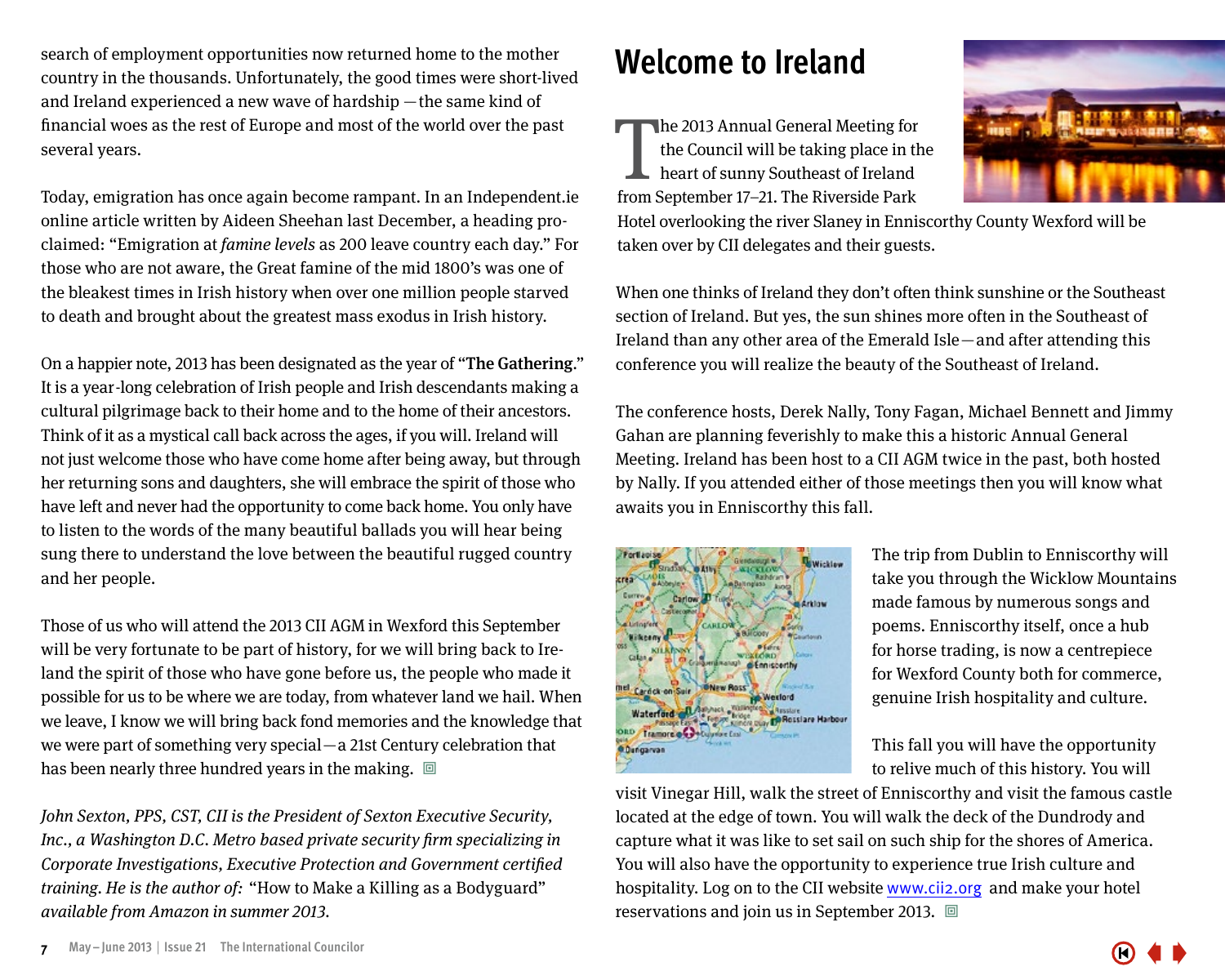#### <span id="page-7-0"></span>Member News **>**

# **Peter Heims—***Sad News Flash*

#### **by**Alan Marr

Sadly our Past President (1973) Peter Heims died after a short illness on Friday, 26th April. Peter was an enthusiastic professional in our industry. Peter served 5 years in the UK Parachute Regiment but due to his lack of height was unable to become a Police Officer. He went to work for a private detective agency and in 1953 he started his own business in Surrey.

Peter was the Past President of the Association of British Investigators and a Past President of the Certified Bailiffs Association of England and Wales. Peter was also a Rotarian, a Livery Man, and Freeman of the City of London. His many talents include author and publisher. More formal tributes will follow in subsequent issues of the Councilor. Please send your sentiments for publication to editor@cii 2.org.

# **CII Welcomes New Members**

Please welcome John Farinaccio from Montreal, Canada as a new certified member, and Ryan Colley of Washington DC, U.S. as a new associate member. John can be reached at  j.farinaccio@ssis-global.com and Ryan can be reached at rdc@colleypi.com.

# **Don Johnson Awarded for Service**

Don Johnson was awarded a Lifetime Membership during the recent Intellenet 30 year anniversary celebration in Philadelphia, PA, U.S. Don was recognized as having "distinguished himself in the performance of outstanding and dedicated service to Intellenet."

## **Anne Styren joins publications committee**

Anne Styren, of Sweden has joined the CII public relations team. Welcome Anne!



Covert meeting detected involving plans for the 2013 AGM

# **ASIS awards Jim Carino,**

ASIS awarded Jim Carino, founder and executive director of Intellenet, with a lifetime ASIS membership during the Intellenet AGM that was held in Philadelphia, PA.

### **Award presented to ABI at CII Regional Meeting Held In London**

Alan Marr had the pleasure of representing CII when they presented a memorial plaque to the Association of British Investigators "ABI" during their Centenary Celebrations in London England in April 2013. The banquet was a splendid affair with CII members from, Germany, France, Nigeria, India, Sweden, Norway, Austria, Romania, Ukraine, U.K. South Africa, and USA in attendance.

A full report and photos are forthcoming in the next issue of  $Counter. \n\mathrel{\square}$